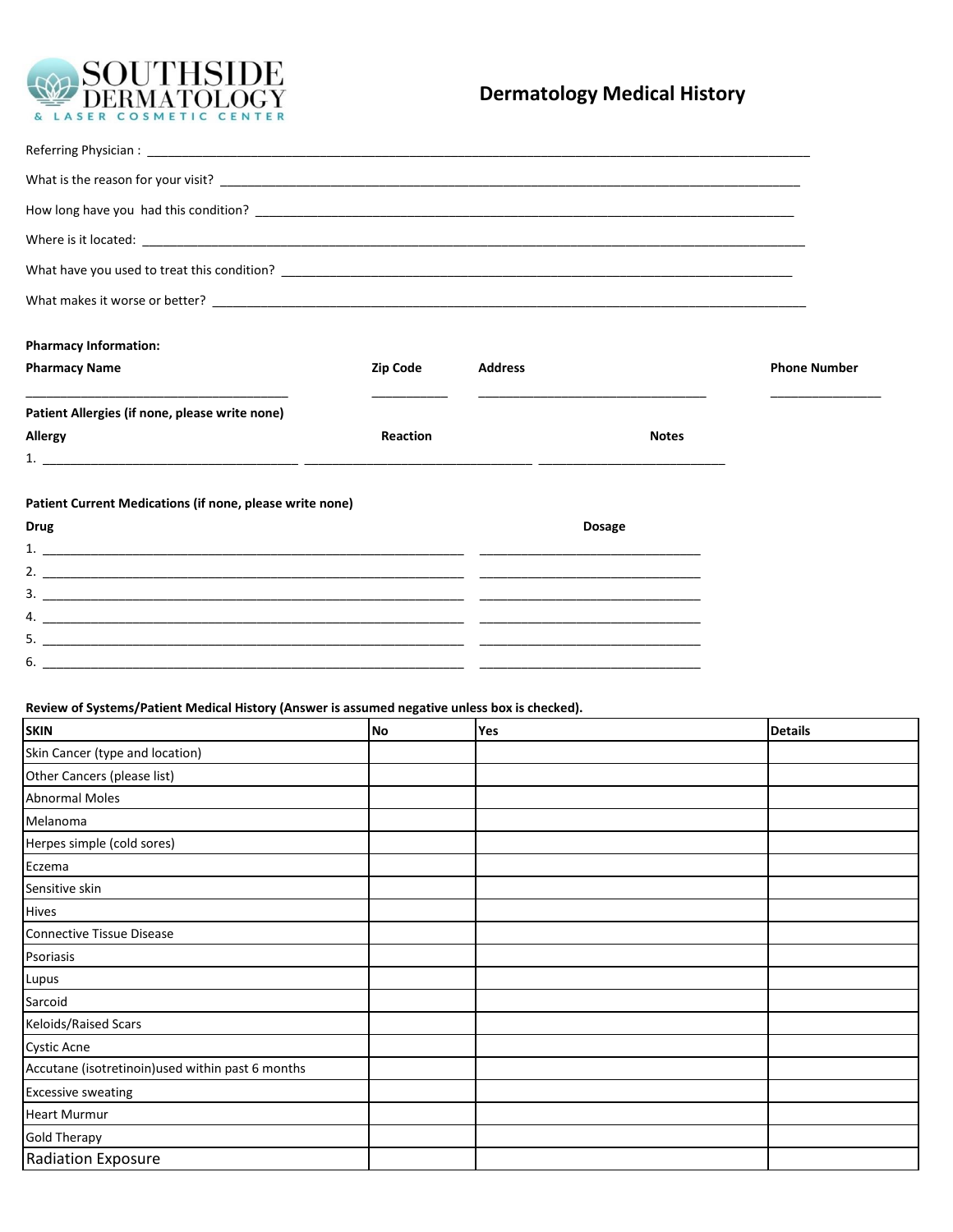## **Review of Systems/Patient Medical History (Answer is assumed negative unless box is checked).**

| <b>SKIN</b>                             | No | Yes | <b>Details</b> |
|-----------------------------------------|----|-----|----------------|
| Warts                                   |    |     |                |
| Vitiligo                                |    |     |                |
| Raynauds's Disease                      |    |     |                |
| Other Skin Disease (specify):           |    |     |                |
| <b>CONSTITUTIONAL</b>                   |    |     |                |
| Weight loss (unintentional)             |    |     |                |
| <b>Hair Loss</b>                        |    |     |                |
| Nutritional deficiencies (specify):     |    |     |                |
| <b>PSYCHIATRIC</b>                      |    |     |                |
| Depression                              |    |     |                |
| <b>Stress</b>                           |    |     |                |
| Anxiety                                 |    |     |                |
| Other (specify):                        |    |     |                |
| <b>INFECTIOUS</b>                       |    |     |                |
| Herpes                                  |    |     |                |
| <b>HIV/AIDS</b>                         |    |     |                |
| Hepatitis (what type?)                  |    |     |                |
| Yeast infection when taking antibiotics |    |     |                |
| Other infectious disease (please list)  |    |     |                |
| <b>HEMATOLOGIC/LYMPHATIC</b>            |    |     |                |
| <b>Bruises easily</b>                   |    |     |                |
| <b>Blood transfusions</b>               |    |     |                |
| <b>Blood clots</b>                      |    |     |                |
| Anemia                                  |    |     |                |
| Enlarged lymph nodes                    |    |     |                |
| <b>ENDOCRINE</b>                        |    |     |                |
| <b>Diabetes</b>                         |    |     |                |
| Thyroid disease                         |    |     |                |
| Excessive hair, face/body               |    |     |                |
| <b>CARDIOVASCULAR</b>                   |    |     |                |
| High Blood Pressure                     |    |     |                |
| Pacemaker                               |    |     |                |
| Stroke                                  |    |     |                |
| <b>Heart Surgery</b>                    |    |     |                |
| Heart valve replacement                 |    |     |                |
| Rheumatic fever                         |    |     |                |
| Leg edema (swelling)                    |    |     |                |
| Shortness of breath                     |    |     |                |
| Heart disease (specify):                |    |     |                |
| RENAL/GENITOURINARY                     |    |     |                |
| Kidney disease/stones                   |    |     |                |
| Incontinence                            |    |     |                |
| Urgency                                 |    |     |                |
| Discharge                               |    |     |                |
| Blood in urine                          |    |     |                |
| Painful urination                       |    |     |                |
| Genital sores/ulcers                    |    |     |                |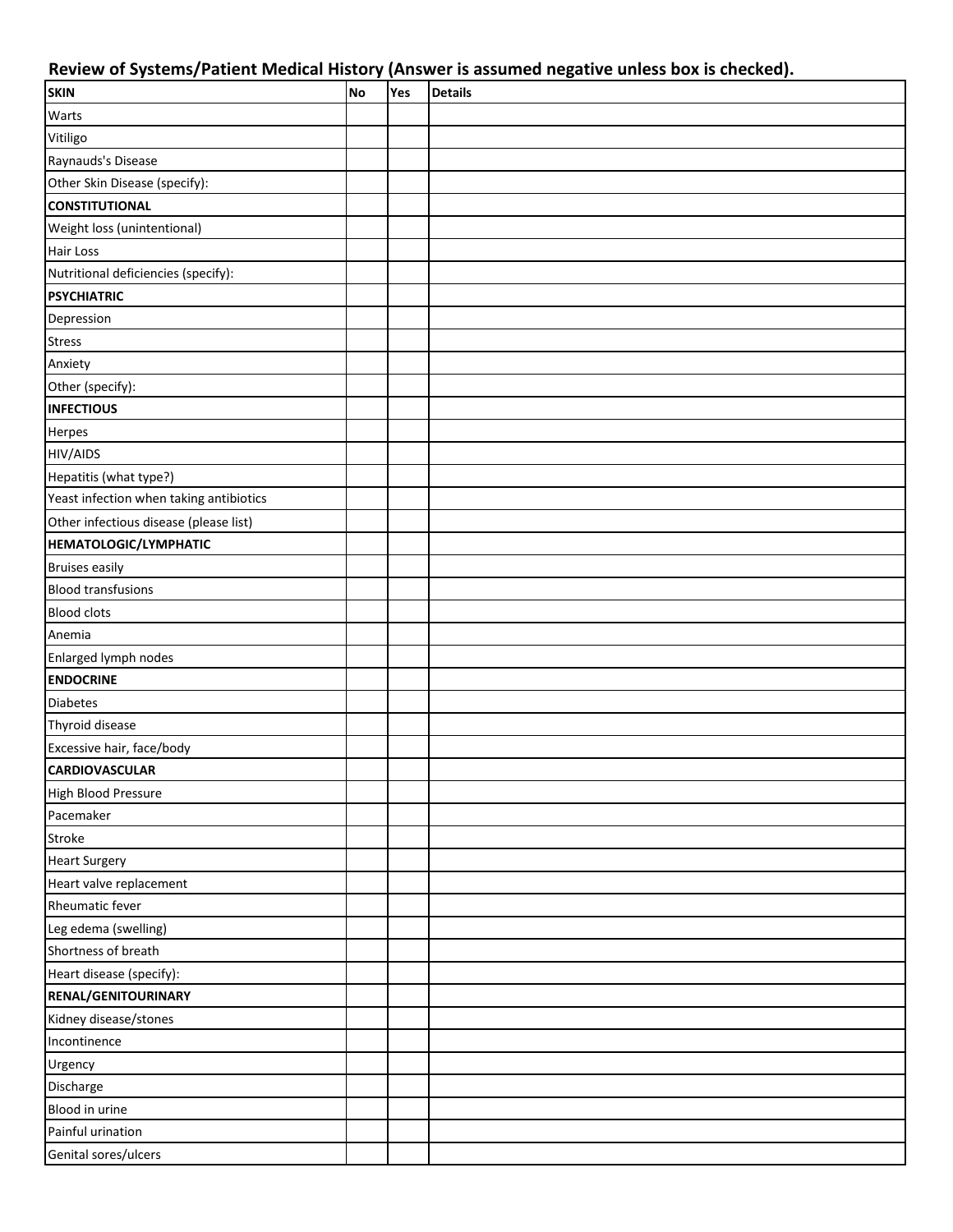| <b>RESPIRATORY</b>                                                             |           |            |                |  |  |
|--------------------------------------------------------------------------------|-----------|------------|----------------|--|--|
| Asthma/Allergies/Hayfever                                                      |           |            |                |  |  |
| Tuberculosis                                                                   |           |            |                |  |  |
| Bronchitis (chronic)                                                           |           |            |                |  |  |
| Cough (chronic)                                                                |           |            |                |  |  |
| Lung disease (specify):                                                        |           |            |                |  |  |
| <b>NEUROLOGICAL</b>                                                            |           |            |                |  |  |
| Seizures                                                                       |           |            |                |  |  |
| Migraine                                                                       |           |            |                |  |  |
| Headaches                                                                      |           |            |                |  |  |
| Neurological disorder (specify)                                                |           |            |                |  |  |
| MUSCULOSKELETAL/RHEUMATOLOGY                                                   |           |            |                |  |  |
| <b>Artificial Joints</b>                                                       |           |            |                |  |  |
| Arthritis                                                                      |           |            |                |  |  |
| Fibromyalgia                                                                   |           |            |                |  |  |
| Joint swelling                                                                 |           |            |                |  |  |
| Cold hands and feet                                                            |           |            |                |  |  |
| Musculoskeletal Disorder (specify):                                            |           |            |                |  |  |
| <b>HEPATIC/GASTROINTESTINAL</b>                                                |           |            |                |  |  |
| Ulcer                                                                          |           |            |                |  |  |
| Diarhea                                                                        |           |            |                |  |  |
| Nausea/Vomiting                                                                |           |            |                |  |  |
| Chrohn's Disease                                                               |           |            |                |  |  |
| <b>Ulcerative Colitis</b>                                                      |           |            |                |  |  |
| Inflammatory Bowel Disease                                                     |           |            |                |  |  |
| Liver Disease (specify):                                                       |           |            |                |  |  |
| <b>EYES, EARS, NOSE, THROAT</b>                                                |           |            |                |  |  |
| <b>Wear Hearing Aids</b>                                                       |           |            |                |  |  |
| <b>Wear Contact Lenses</b>                                                     |           |            |                |  |  |
| Glaucoma                                                                       |           |            |                |  |  |
| <b>Hearing difficulty</b>                                                      |           |            |                |  |  |
| <b>Sinusitis</b>                                                               |           |            |                |  |  |
| <b>Dizziess</b>                                                                |           |            |                |  |  |
| <b>Oral Ulcers</b>                                                             |           |            |                |  |  |
| Conjunctivitis                                                                 |           |            |                |  |  |
| Chills/Fever                                                                   |           |            |                |  |  |
| <b>Chest Pain</b>                                                              |           |            |                |  |  |
| Defibrillator                                                                  |           |            |                |  |  |
| Loss of vision                                                                 |           |            |                |  |  |
| Double vision                                                                  |           |            |                |  |  |
| Abdominal Pain                                                                 |           |            |                |  |  |
| OB/GYN History, if relevant (Answer is assumed negative unless box is checked) |           |            |                |  |  |
|                                                                                | <b>NO</b> | <b>YES</b> | <b>Details</b> |  |  |
| Pregnancies                                                                    |           |            |                |  |  |
| <b>Currently Pregnant</b>                                                      |           |            |                |  |  |
| Miscarriages                                                                   |           |            |                |  |  |
| <b>Nursing</b>                                                                 |           |            |                |  |  |
| <b>Irregular Menses</b>                                                        |           |            |                |  |  |
| <b>Birth Control Pills</b>                                                     |           |            |                |  |  |